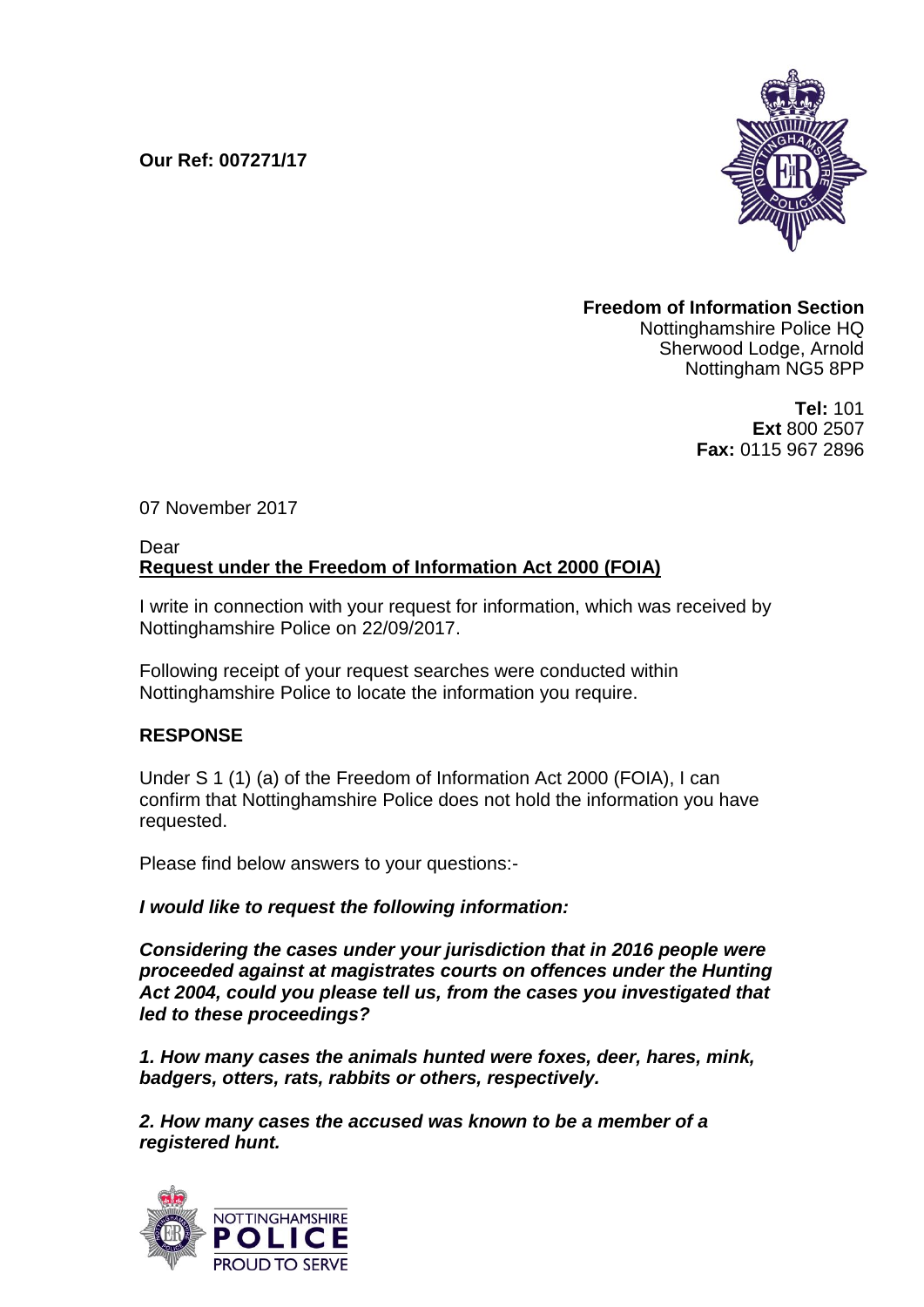*3. How many cases the dogs used in the alleged offences were terriers?*

*4. How many cases the case was based on the accused trespassing onto land to commit the alleged offence?*

*5. How many cases the alleged offence was equivalent to poaching.*

*6. How many cases the charge was for breaching section 5 of the Hunting Act 2004 (hare coursing).*

Answer: -

No Information Held

## **Complaints Rights**

Your attention is drawn to the enclosed review procedure, which details your right of complaint.

### **Copyright**

Nottinghamshire Police in complying with their statutory duty under Sections 1 and 11 of the Freedom of Information Act 2000 (FOIA) to release the enclosed information will not breach the Copyright, Designs and Patents Act 1988. However, the rights of the copyright owner of the enclosed information will continue to be protected by law. Applications for the copyright owner's written permission to reproduce any part of the attached information should be addressed to the Force Solicitor, Nottinghamshire Police, Force Headquarters, Sherwood Lodge, Arnold, Nottinghamshire, NG5 8PP.

I would like to take this opportunity to thank you for your interest in Nottinghamshire Police.

Should you have any further enquiries concerning this matter, please write or contact the Freedom of Information Officer on telephone number 0115 9672507 or e-mail [freedomofinformation@Nottinghamshire.pnn.police.uk](mailto:freedomofinformation@Nottinghamshire.pnn.police.uk) quoting the above reference number.

Yours sincerely

**Disclosure Officer**

**Are you dissatisfied with your response?**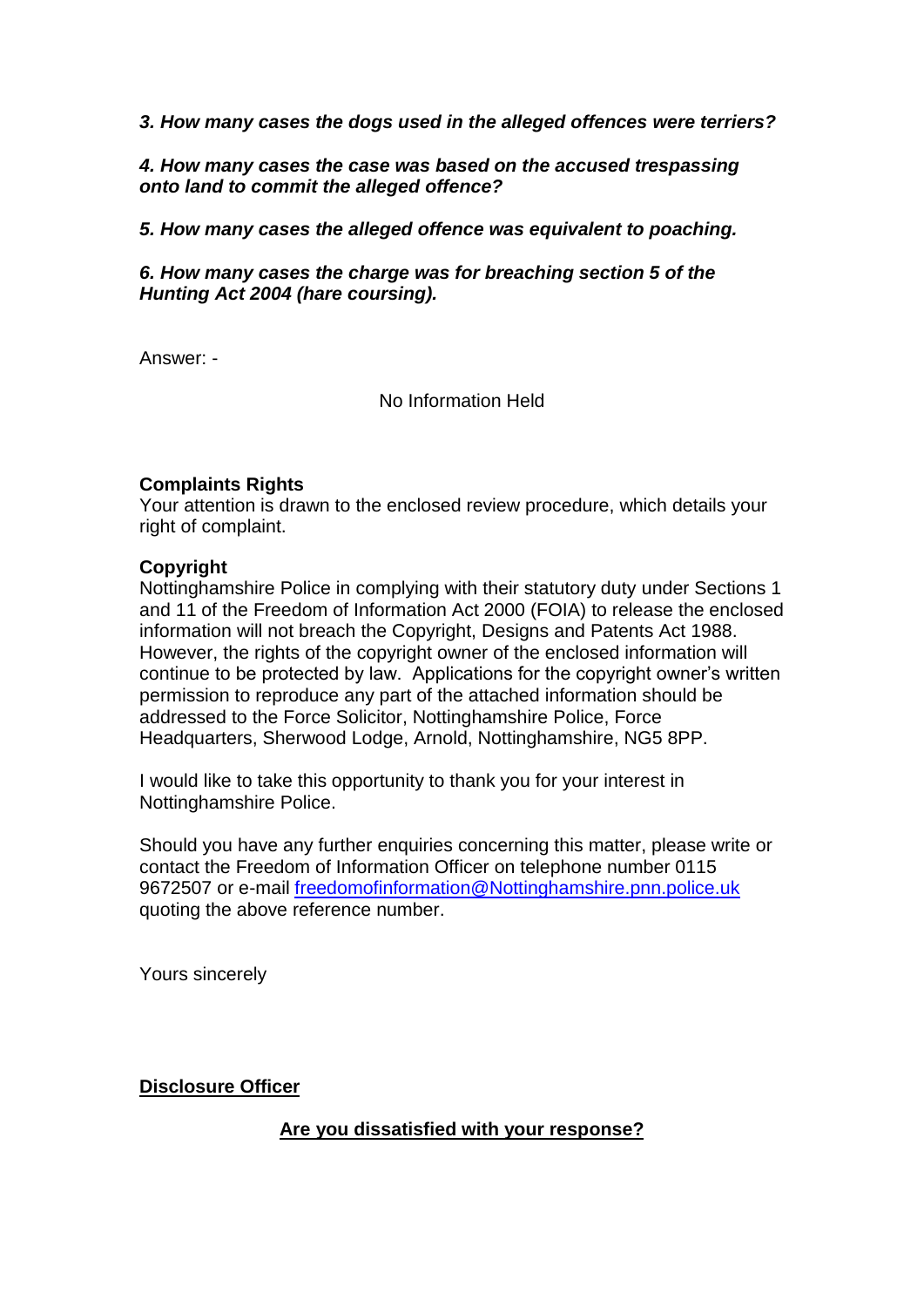Nottinghamshire Police has a duty to implement a complaints process in relation to Freedom of Information Act requests. If you are not content with our response, you may appeal, this process is known as an 'Internal Review'

Internal reviews are intended to be a fair and impartial means of reviewing the original request process.

You can appeal about your request if you:-

- Disagree with the Forces interpretation of your request;
- Believe the Force hold more information than has been disclosed to you;
- Disagree with the application of exemptions;

## **How do I appeal?**

All appeals should be made in writing and sent to:-

Information Management Nottinghamshire Police Force Headquarters Sherwood Lodge Arnold **Notts** NG5 8PP

or alternatively [freedomofinformation@nottinghamshire.pnn.police.uk](mailto:freedomofinformation@nottinghamshire.pnn.police.uk)

To deal with your appeal as quickly as possible please provide the unique identification number provided with your response and the reasons for your appeal.

Once we have received your request for appeal, your FOI response will be reviewed in full to identify any problems in the disclosure.

The review will be undertaken by someone different from, and preferably senior to, the original decision maker and this should be completed within 20 working days from receipt, in exceptional circumstances it may be extended by a further 20 working days.

**What if I'm still not satisfied?**